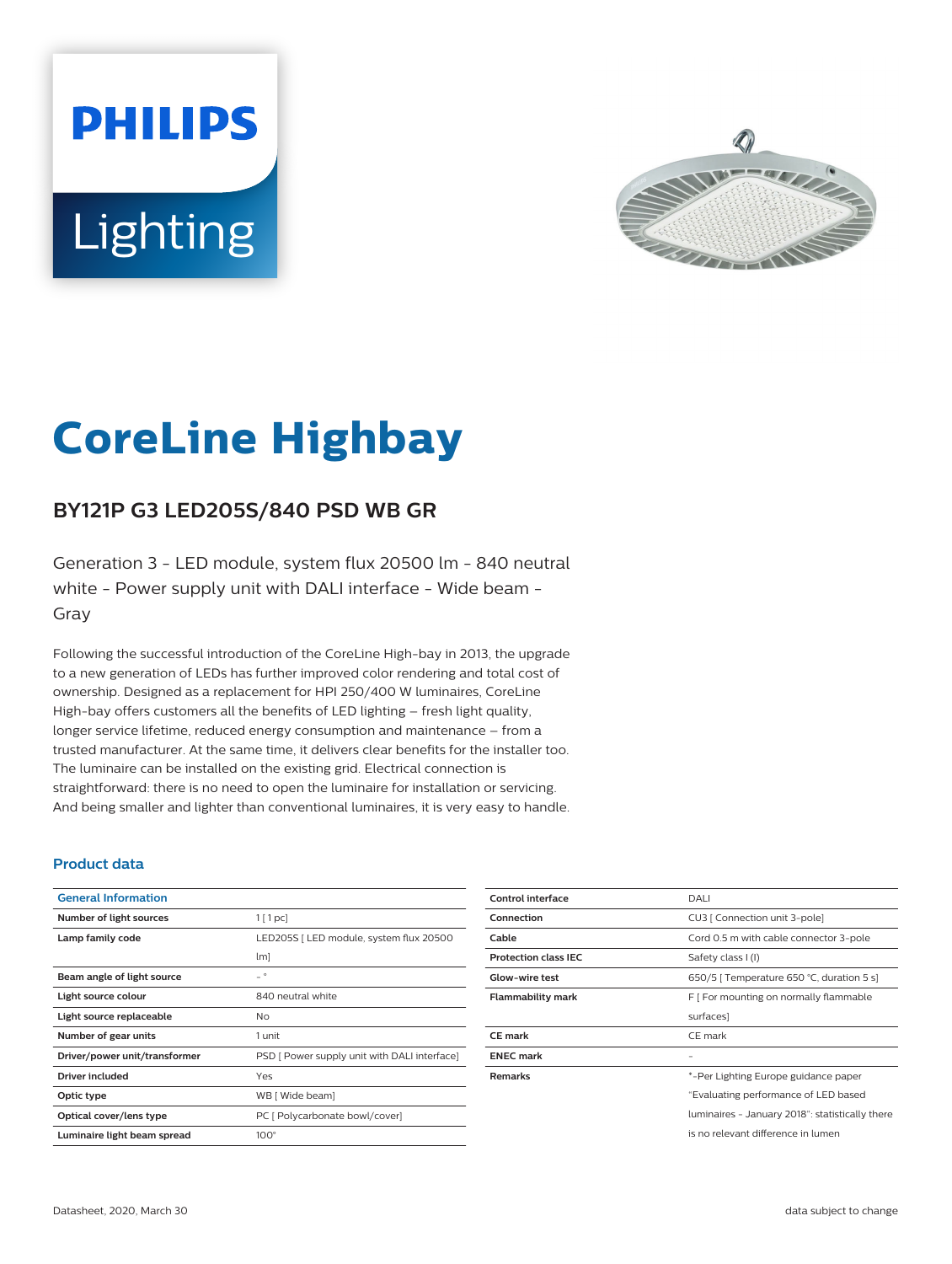## **CoreLine Highbay**

|                                 | maintenance between B50 and for example     |
|---------------------------------|---------------------------------------------|
|                                 | B10. Therefore the median useful life (B50) |
|                                 | value also represents the B10 value.        |
| <b>Constant light output</b>    | Yes                                         |
| Number of products on MCB       | 8                                           |
| <b>EU RoHS compliant</b>        | Yes                                         |
| LED engine type                 | LED                                         |
|                                 |                                             |
| <b>Operating and Electrical</b> |                                             |
| Input voltage                   | 220 to 240 V                                |
| Input frequency                 | 50 to 60 Hz                                 |
| Control signal voltage          | 0-16 V DC DALI                              |
| Average CLO power consumption   | 142 W                                       |
| Inrush current                  | 53 A                                        |
| Inrush time                     | 0.3 <sub>ms</sub>                           |
| Power factor (min.)             | 0.9                                         |
|                                 |                                             |
| <b>Controls and Dimming</b>     |                                             |
| Dimmable                        | Yes                                         |
|                                 |                                             |
| <b>Mechanical and Housing</b>   |                                             |
| <b>Housing material</b>         | Aluminum                                    |
| <b>Reflector material</b>       |                                             |
| Optic material                  | Polycarbonate                               |
| Optical cover/lens material     | Polycarbonate                               |
| <b>Fixation material</b>        |                                             |
| Optical cover/lens finish       | Clear                                       |
| <b>Overall length</b>           | 454 mm                                      |
| <b>Overall width</b>            | 452 mm                                      |
| <b>Overall height</b>           | 152 mm                                      |
| <b>Overall diameter</b>         | 452 mm                                      |
| <b>Diameter</b>                 |                                             |
| Colour                          | Gray                                        |
|                                 |                                             |

| Mech. impact protection code                  | IK07 [2 J reinforced]           |  |
|-----------------------------------------------|---------------------------------|--|
|                                               |                                 |  |
| <b>Initial Performance (IEC Compliant)</b>    |                                 |  |
| Initial luminous flux                         | 20500 lm                        |  |
| <b>Luminous flux tolerance</b>                | $+/-10%$                        |  |
| Initial LED luminaire efficacy                | 130 lm/W                        |  |
| Init. Corr. Colour Temperature                | 4000 K                          |  |
| Init. colour rendering index                  | ≥80                             |  |
| Initial chromaticity                          | $(0.38, 0.38)$ SDCM <5          |  |
| Initial input power                           | 155 W                           |  |
| Power consumption tolerance                   | $+/-10%$                        |  |
|                                               |                                 |  |
| <b>Over Time Performance (IEC Compliant)</b>  |                                 |  |
| Control gear failure rate at median useful 5% |                                 |  |
| life 50,000 h                                 |                                 |  |
| Lumen maintenance at median useful            | L70                             |  |
| life* 50,000 h                                |                                 |  |
|                                               |                                 |  |
| <b>Application Conditions</b>                 |                                 |  |
| Ambient temperature range                     | $-30$ to $+45$ °C               |  |
| Performance ambient temperature Tq            | 25 °C                           |  |
| Maximum dimming level                         | 10%                             |  |
| Suitable for random switching                 | Yes                             |  |
|                                               |                                 |  |
| <b>Product Data</b>                           |                                 |  |
| Full product code                             | 871016330147100                 |  |
| Order product name                            | BY121P G3 LED205S/840 PSD WB GR |  |
| EAN/UPC - product                             | 8710163301471                   |  |
| Order code                                    | 30147100                        |  |
| Numerator - quantity per pack                 | 1                               |  |
| Numerator - packs per outer box               | 1                               |  |
| Material no. (12NC)                           | 911401505631                    |  |
|                                               |                                 |  |
| Net weight (piece)                            | 4.800 kg                        |  |

#### **Approval and Application**



#### **Dimensional drawing**



**CoreLine High-bay BY120P/BY121P**